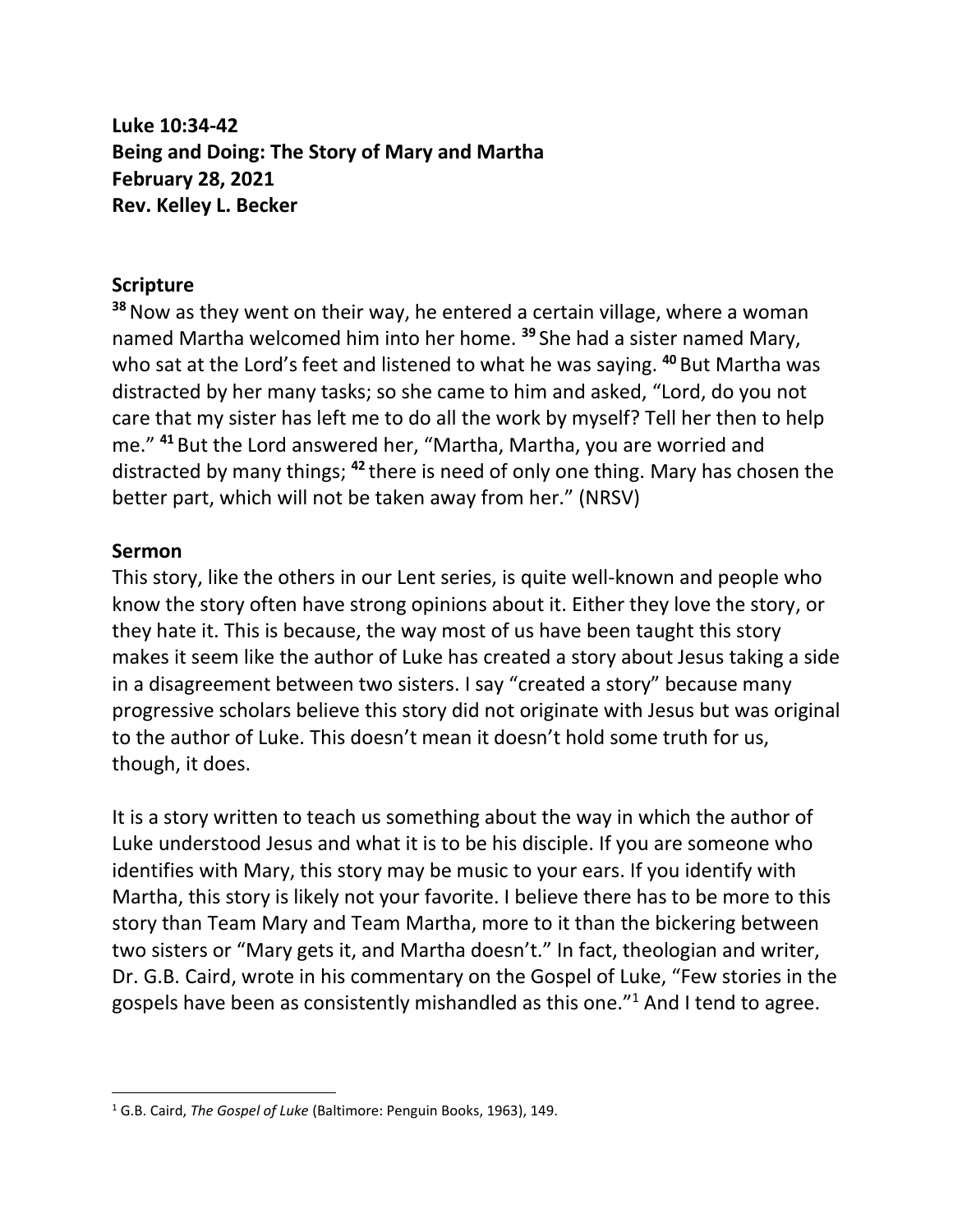Caird and I aren't the only ones who think this. For years, scholars and preachers have known this traditional interpretation needed some work and have tried out some different ways of understanding it, some ways that don't pit one person's faithfulness against another. After all, in other places in the gospels, Jesus affirms acts of hospitality and describes discipleship as both hearing and doing the word. This story's criticism of Martha seems very un-Jesus like to me, especially given that we all know Christians who are do-ers, like Martha, and be-ers like Mary, all of whom are faithful.

Well-known Disciples of Christ scholar and preacher Rev. Dr. Fred Craddock wrote about this story, "If we censure Martha too harshly, she may abandon serving altogether, and if we commend Mary too profusely, she may sit there forever."<sup>2</sup> So, how shall we understand it?

One interpretation some scholars have tried out is that Jesus' affirmation of Mary "sitting at his feet," must be his way of encouraging and empowering women as disciples. Certainly, as a woman, I can get behind that. Unfortunately, that interpretation still doesn't address why Jesus was so hard on Martha, "Mary has chosen the *better* part…" This interpretation still elevates Mary's activity over Martha's. And one thing that makes this interpretation ring hollow for me is that this story comes along in Luke's narrative right after the story of the Samaritan we read last week. There is no question about the value of doing in that story. The Samaritan, the one who "did something," is held up as an example. In fact, at the end of the story, we were told to "Go and do likewise." So, how can we reflect on and connect with this story?

This week, I read a paper, written by Mary Stromer Hanson, that was submitted to the Society of Biblical Literature in November 2018. Hansen is the author of the book, *The New Perspective on Mary and Martha.* Her paper and the book present a radically different interpretation of the story of Mary and Martha, based on the author's intensive study of the original Greek. I've enjoyed thinking about her translation of the text and her interpretation choices, which have drawn both accolades and criticism from other scholars, which I have read as well. I share some of her ideas with you today as a way of, not only giving us the opportunity to think about this story in a new way, but to remind us, once again, that biblical translators make important interpretation choices in their translations and interpretation matters. And since I have never liked how the traditional

<sup>&</sup>lt;sup>2</sup> Fred B. Craddock, Luke: Interpretation (Louisville: John Knox Press, 1990), 152.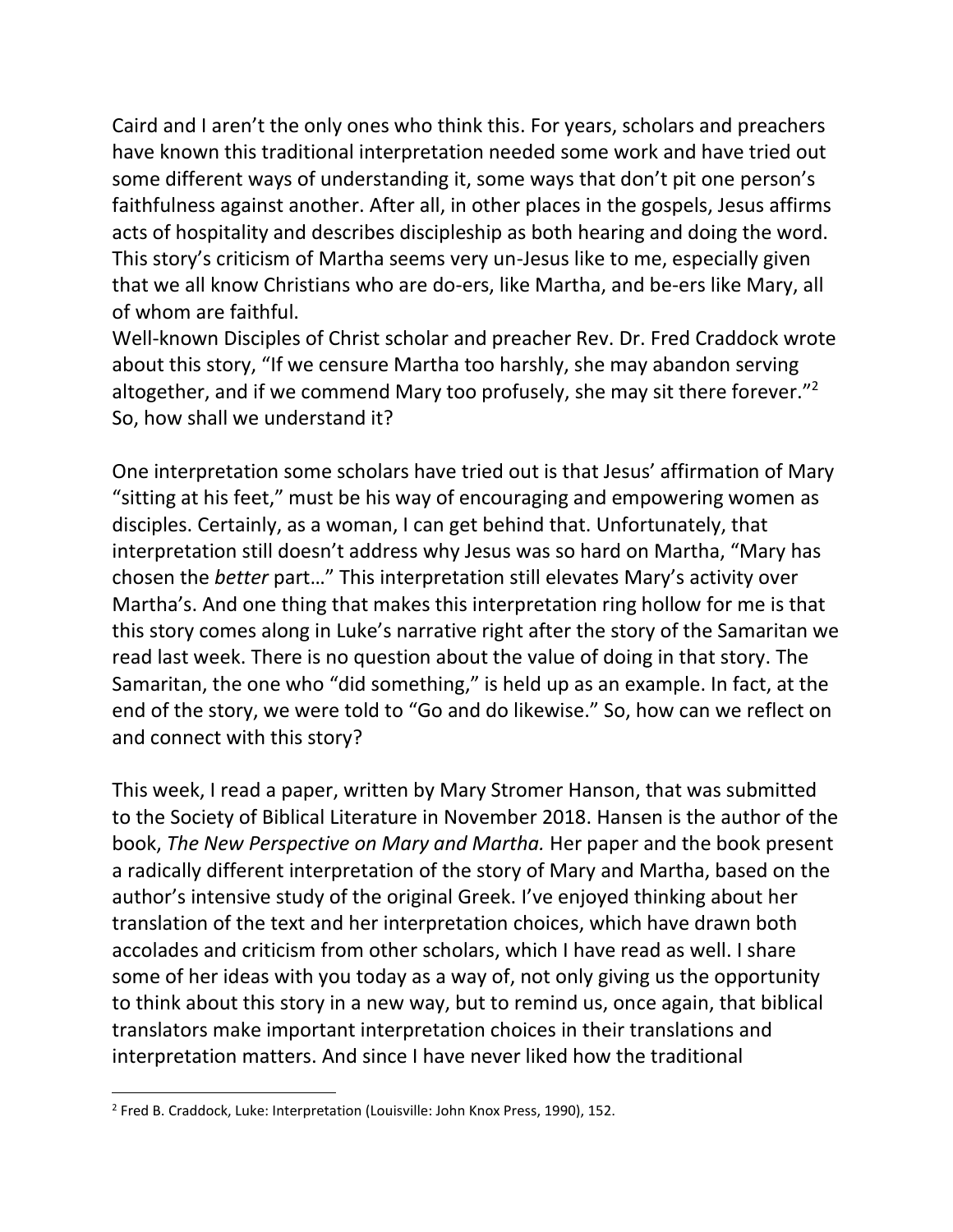interpretation of this story makes the "Marthas" of the world feel, let's explore something new.

Here is Hanson's translation of this story from the original Greek:

As they were on their way, he came to a village where a woman named Martha received him.

She had a sister named Mary who also was one who sat at the Lord's feet, always listening to his words.

But Martha was constantly torn apart concerning much ministry. She suddenly approached him and said, "Lord, do you not care that my sister regularly leaves me to minister alone?" Tell her therefore that she may give me a hand.

But the Lord answered her saying, "Martha, Martha, you are anxious and agitated concerning much,

But only one thing is needed: for Mary has chosen good and it will not be taken away from her.

Beginning with verses 38-39, there are a couple of things to note in Hanson's translation:

Martha received Jesus alone, she could have been at her home, but maybe not, and, according to verse 39, both Mary and Martha were his disciples. Most translations skip the conjunction that is present in the original Greek, translated here, "also." There are several options for that translation of the conjunction and one of them is "also," which would indicate both Mary and Martha were "sitters at the Lord's feet."

"Sitting at the Lord's feet" isn't a description of someone's physical proximity to Jesus, though you wouldn't know that looking at the art based on this story. A person "sitting at the Lord's feet" was a disciple. I tried to think of a phrase we use in the same way today and the best I could come up with was someone saying, "Bob is my right-hand man." Obviously, Bob doesn't only stand on the person's right side. We understand that phrase to mean that Bob's contributions to the work being done are important. These two sisters were disciples of Jesus. In this case it seems that Martha was fulfilling that role in one way, while Mary was fulfilling it in another. Note, in the text, neither woman is curled up at Jesus' feet, eating bon-bons, and neither is bustling around the house cooking. This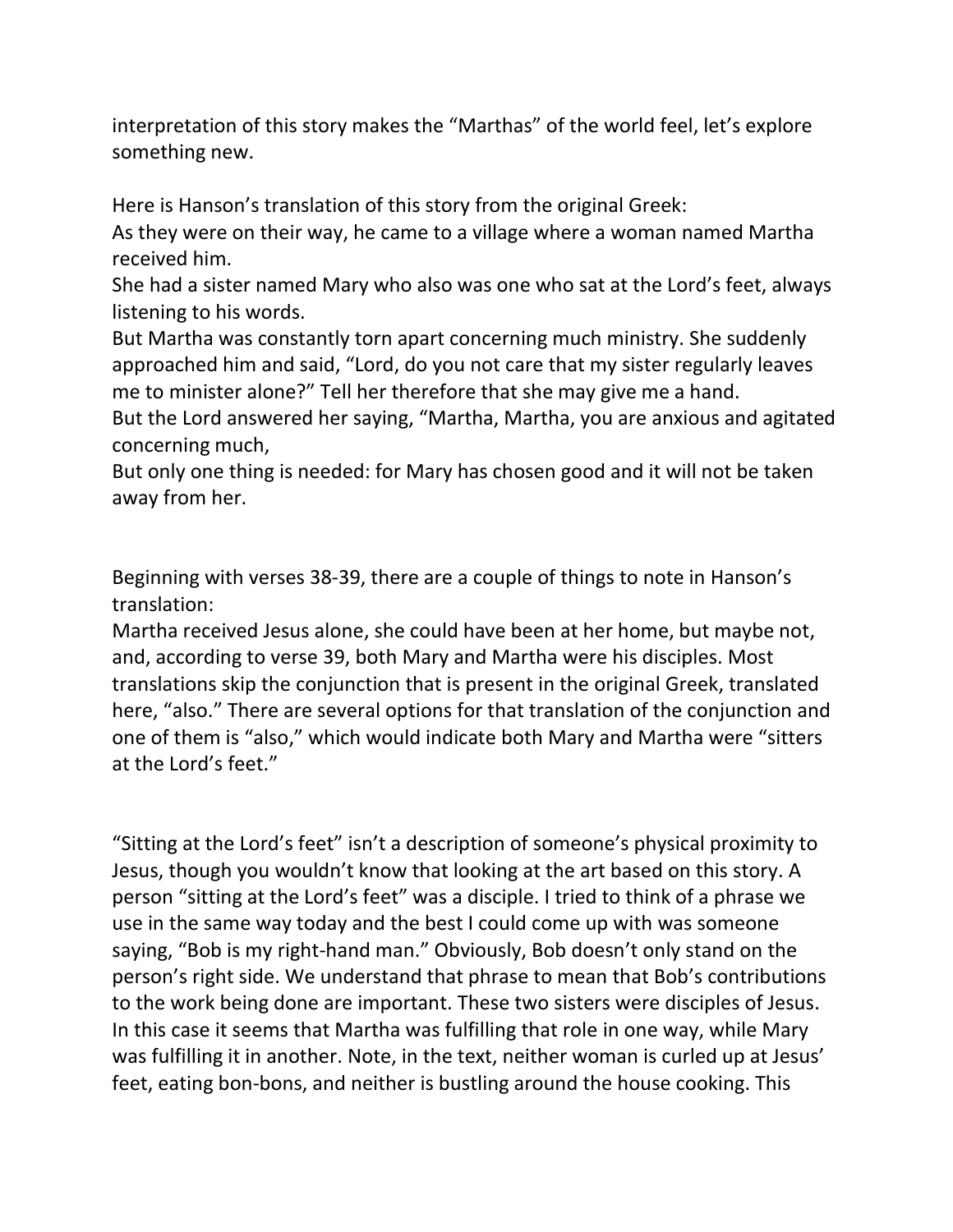story, according to Hanson, is about different ways of being a disciple, different ways of following Jesus.

There are a couple of things that stand out in Hanson's translation of verse 40 compared with other translations as well. First, the Greek word, *perispao*, often translated "distracted," actually means "greatly troubled," which scholars say indicates Martha was perpetually stressed out over *diakonian*. "What is *diakonian*?" you may be asking. Elsewhere in the New Testament *diakonia* is translated, "ministry," the work of ministers — apostles, disciples, pastors, prophets. But here, for some reason this word is generally translated "tasks." According to Hanson's translation of this text, "…Martha, a disciple of Jesus, is overwhelmed, not by everyday household tasks, but by ministry." Hmmm…I wonder why biblical translators would want this story to be about women bickering over household duties rather than being concerned about the work of ministry? I will let you ponder that.

In the meantime, we can let understand feeling overwhelmed with ministry, can't we? Following the ways of Jesus, caring for and loving our neighbors, sharing God's love with the world, it can be overwhelming. Sometimes it feels like the tasks before us are too daunting. We can't possibly even make a dent in them, especially by ourselves. If we are honest, we might admit, if Jesus was here, we might say, "Hey, can you round up some of these other disciples and make them help us?" Church leadership feels that way sometimes, whether you are a lay person or clergy. There is always more to do. Honestly, just trying to live out our faith can feel overwhelming at times.

Jesus responded to her, "Martha, Martha…" His repetition of her name signaled familiarity, a close relationship, with her. So, we might expect words of comfort to follow. That is not what the New Revised Standard Version translators gave us. It says:

"…you are worried and distracted by many things; **<sup>42</sup>** there is need of only one thing. Mary has chosen the better part, which will not be taken away from her." Hanson, on the other hand, is a little less heavy handed in Jesus' response to Martha:

"…you are anxious and agitated concerning much,

But only one thing is needed: for Mary has chosen good and it will not be taken away from her.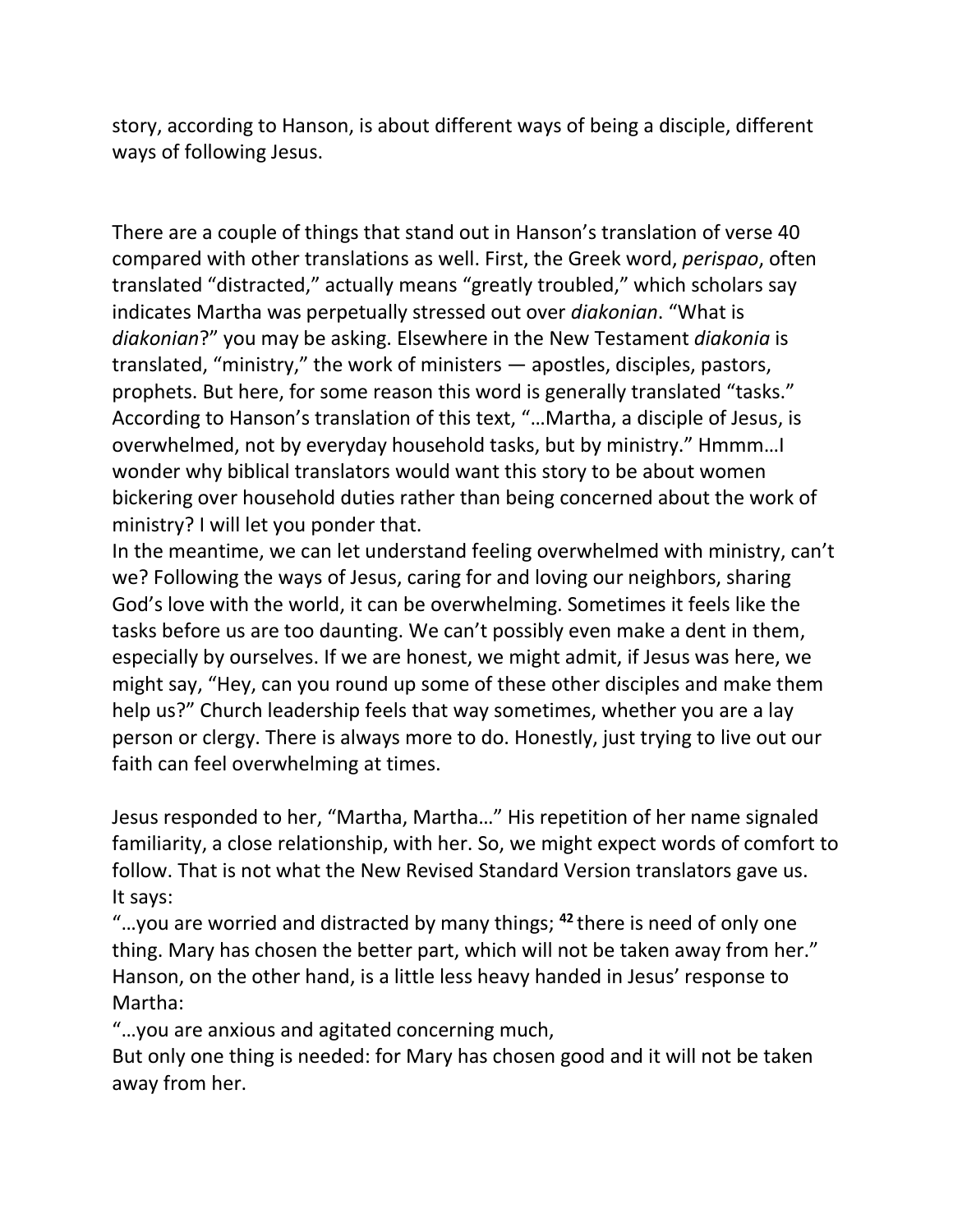There is a clear difference between these translations. In the NRSV, the author of Luke portrays Martha as someone who is unable to focus on what is really important and a little flighty, while Hanson's translation portrays her as someone who has the weight of the world on her shoulders, in fact, all she can think about is ministry. And then, the NRSV has Jesus telling Martha that Mary has chosen what is "better," while Hanson describes Mary's choice as "good." According to Hanson, in the explanation of her translation choices, it is unnecessary to compare the sisters' activities, pitting them against each other. Martha was doing her thing, which was good, and Mary was doing her thing which was also good.

So, what kind of blew my mind this week as I reflected on this different interpretation is that, while we've talked about Mary a lot when we teach this story, Mary doesn't talk at all, she doesn't have a single line. In fact, according to Hanson, Mary wasn't even present. That changes everything, doesn't it? It certainly makes the majority of the artwork inspired by this story seem out of step.

Honestly, I am still thinking about this translation. As always, I will cite my sources in the manuscript we post on the website, so you can read Hanson's paper for yourself if you are intrigued. And if you are interested in thinking more about this story and how the ways in which the original language is translated affect interpretation, I will direct you to reflect on the King James Version of this story. For many, especially in more conservative traditions, the King James Version is THE translation. And in this case, the King James Version is remarkably similar to Hanson's translation, which many scholars would label a feminist translation. Ironic, huh?

[https://stromerhanson.blogspot.com/2015/11/mary-of-bethany-her-leadership](https://stromerhanson.blogspot.com/2015/11/mary-of-bethany-her-leadership-uncovered.html)[uncovered.html](https://stromerhanson.blogspot.com/2015/11/mary-of-bethany-her-leadership-uncovered.html)

[https://www.cbeinternational.org/resource/article/mutuality-blog](https://www.cbeinternational.org/resource/article/mutuality-blog-magazine/reinterpreting-mary-and-martha-part-1)[magazine/reinterpreting-mary-and-martha-part-1](https://www.cbeinternational.org/resource/article/mutuality-blog-magazine/reinterpreting-mary-and-martha-part-1)

Mary Stromer Hanson, *The New Perspective on Mary and Martha* (Wipf and Stock, 2013).

If you are wondering why I took you on this nerdy theological journey, only to say, I don't know for certain what the "correct interpretation" is, you are probably not